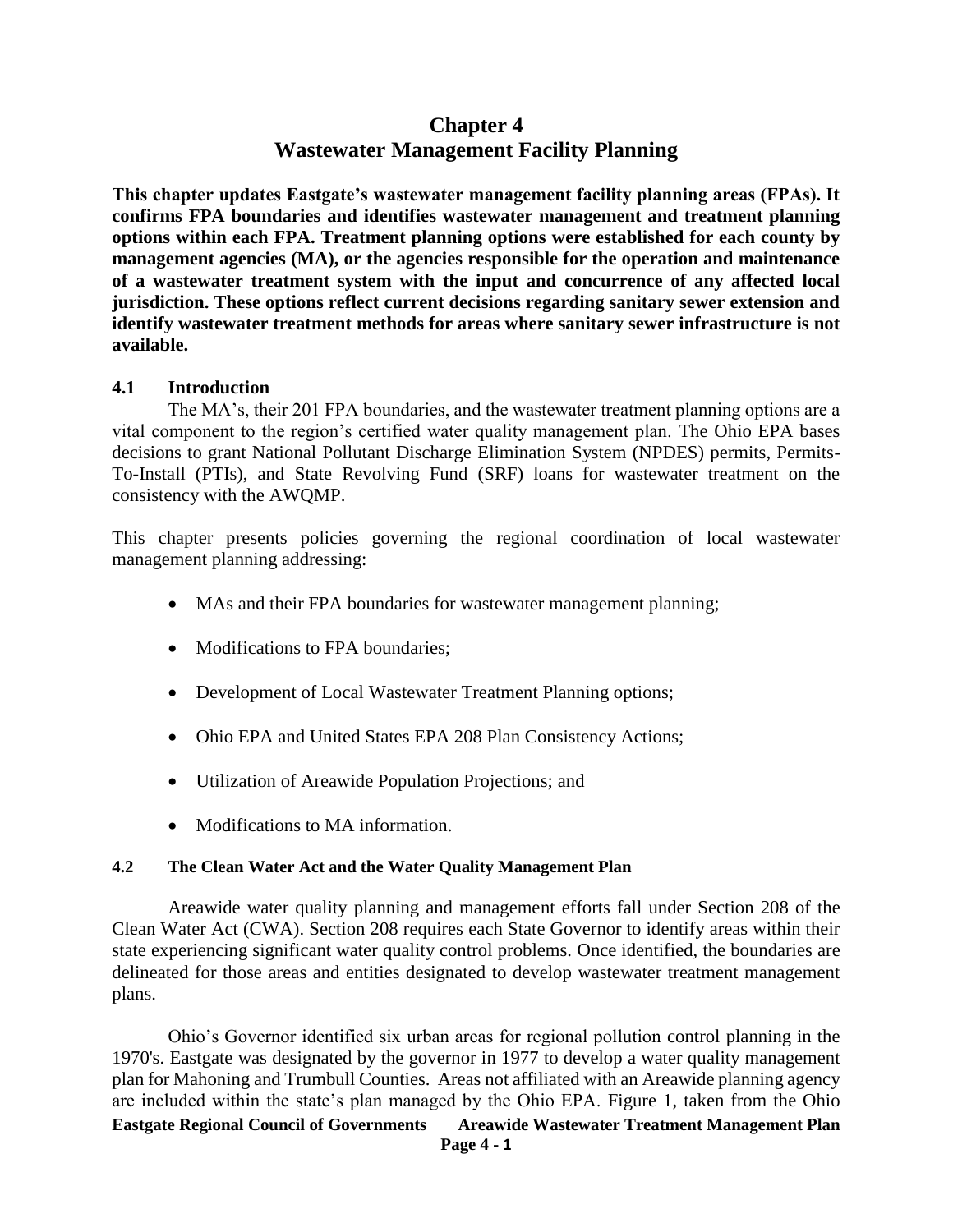EPA's website, Illustrates the entities responsible for 208 Planning. All 208 Plans from the State, with their significant updates and amendments, are included in a State Water Quality Management Plan, a requirement under the CWA.



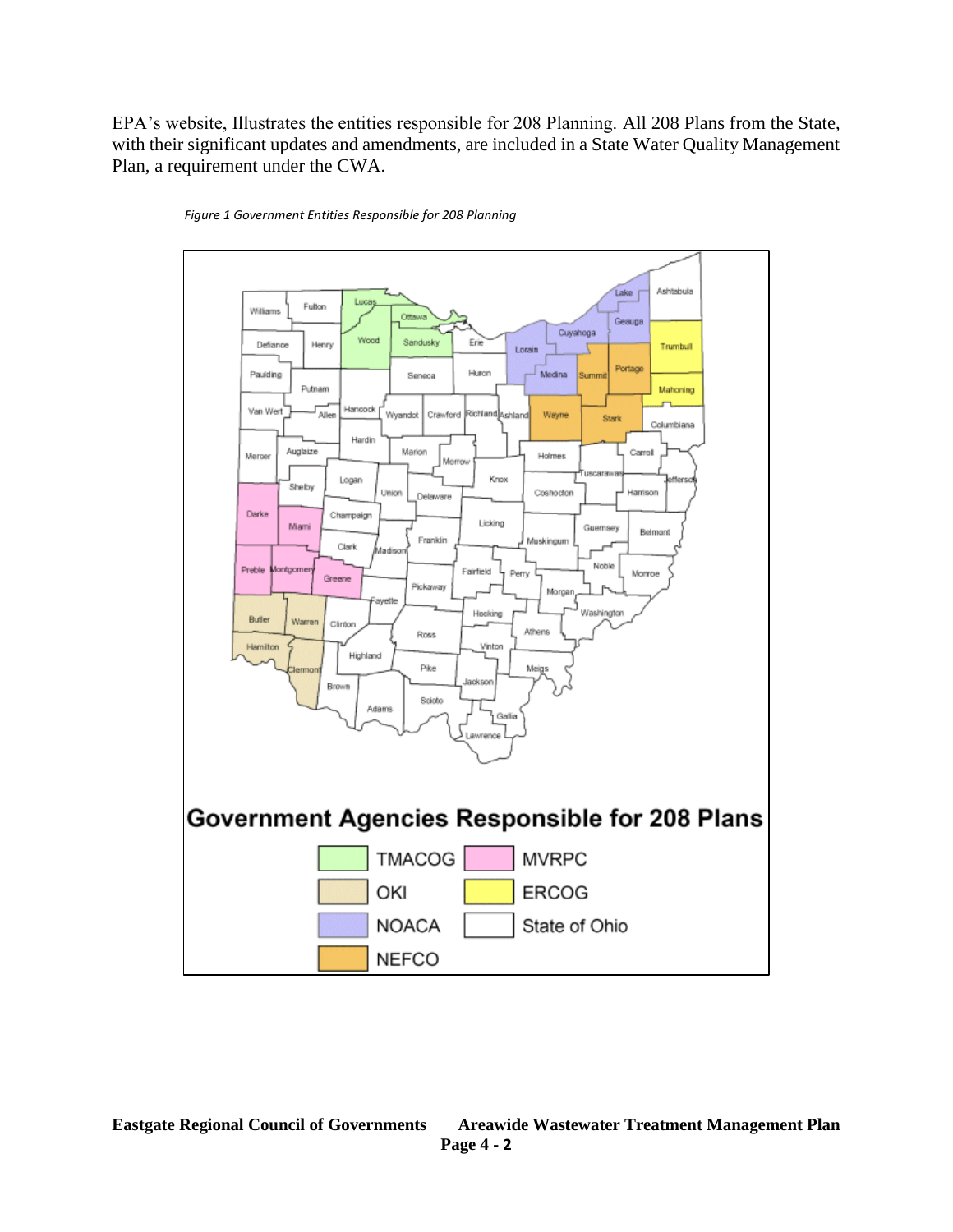This document outlines three general wastewater treatment options: publicly owned treatment works (POTWs), communal systems, and on-site systems. These systems are defined as follows:

> *Publicly Owned Treatment Works or (POTW)*: A "treatment works" as defined by section 212 of the Clean Water Act (33 U.S.C. 1292), is owned by a City, County, State or other public entity. This definition includes any devices and systems used in the storage, treatment, recycling and reclamation of municipal sewage or industrial wastes of a liquid nature. It includes sewers, pipes and other conveyances only if they convey wastewater to a POTW Treatment Plant.

*On-site sewage treatment systems*: Sewage treatment systems that have a capacity of less than 25,000 gallons/day, that in general are physically located on the property that they serve. These systems provide sanitary wastewater treatment for a single residential, commercial, or industrial building or complex. The local health authority permits systems that treat one, two, or three family residences. Residential systems serving more than three families and commercial or industrial facilities are permitted by Ohio EPA. Examples of this system type include septic tanks, aeration systems, and mound systems among others.

*Communal Systems*: Treatment works that collect sanitary wastes from more than one building or property and convey that flow to a treatment system that may be located on or off the property or properties being served. Communal systems may be privately or publicly owned. They may serve residential, commercial, or industrial uses. They may discharge treated wastes either to a permitted receiving stream or the discharge may be constrained to a designated area where it can infiltrate the ground and/or be evaporated into the air. Package wastewater treatment systems and spray irrigation systems are examples of communal systems.

Ohio EPA is the agency responsible for permitting Regulated Sewage Treatment Systems (OEPA RSTSs). RSTSs apply to all development, except one, two and three family dwellings, that are served by an Industrial, Semi-public, Private, or Municipal wastewater treatment system. Some systems are on-site sewage treatment systems and some are communal systems as defined above. RSTSs are evaluated for consistency with the Eastgate AWQMP according to these definitions.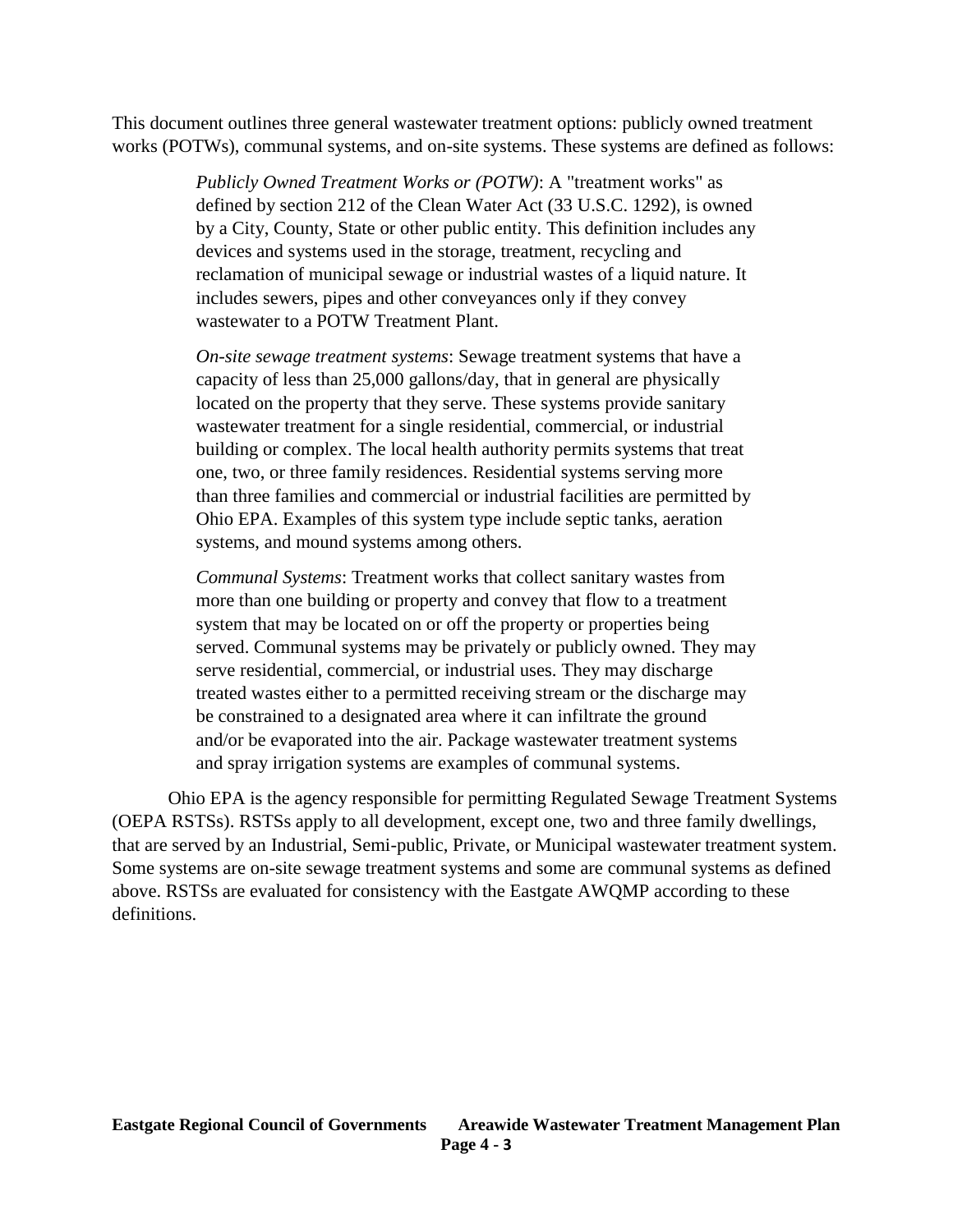# **4.3 Updating Eastgate's Designation of Management Agencies, Facilities Planning Areas, and Creating a Consistency Review Policy**

# **4.3.1 Definition of Primary MA and Secondary MA**

Management agencies are separated into two categories: Primary MAs and Secondary MAs. Primary MA's have the authority to plan for wastewater treatment and conveyance within their respective FPA. Such entities, according to Section 208  $(c)(1)$ , consist of existing or newly formed local, regional, or state agency or political subdivision. Section 208 (c)(2)(H) requires the Primary MA to be capable to "refuse to receive any waste from any municipality or subdivision thereof, which does not comply with any provisions of the Clean Water Act". Other requirements of a Primary MA are as follows:

A Primary MA must have the authority to:

- have legal authority to provide service to its area;
- carry out appropriate portions of an area wide waste treatment management plan;
- manage waste treatment works and related facilities effectively to serve such areas in conformance with the AWQMP and effectively manage POTW and related point and nonpoint source facilities and practices in conformance with the Plan;
- directly or by contract, design and construct new works, and operate and maintain new and existing works as required by the Plan;
- accept and utilize grants, or other funds from any source, for waste (water) treatment management purposes or nonpoint source control purposes;
- raise revenues, including the assessment of waste treatment charges or other necessary funding, to implement its assigned portion of the Plan. Needed revenues may include staff funding, or for MAs that own or operate POTWs, assessments of wastewater treatment charges;
- cooperate with and assist the Eastgate staff in performance of Plan responsibilities;
- incur short- and long-term indebtedness;
- assure implementation of an areawide waste treatment management plan that each participating community pays its proportionate share of treatment costs; and
- accept treatment of industrial wastes (wastewater).

The Primary MA is typically the county or municipality who owns and operates the central POTW. In some instances where an MA utilizes the services of a Primary MA's POTW or where a 6119/6117 township and county sewer district exists, these entities are considered Secondary MAs. Under a 6119/6117 (ORC 6119) agreement the county may establish areas of one or more contiguous counties or municipalities and are able to form a regional sewer district. A Secondary MA can be a county, municipality, or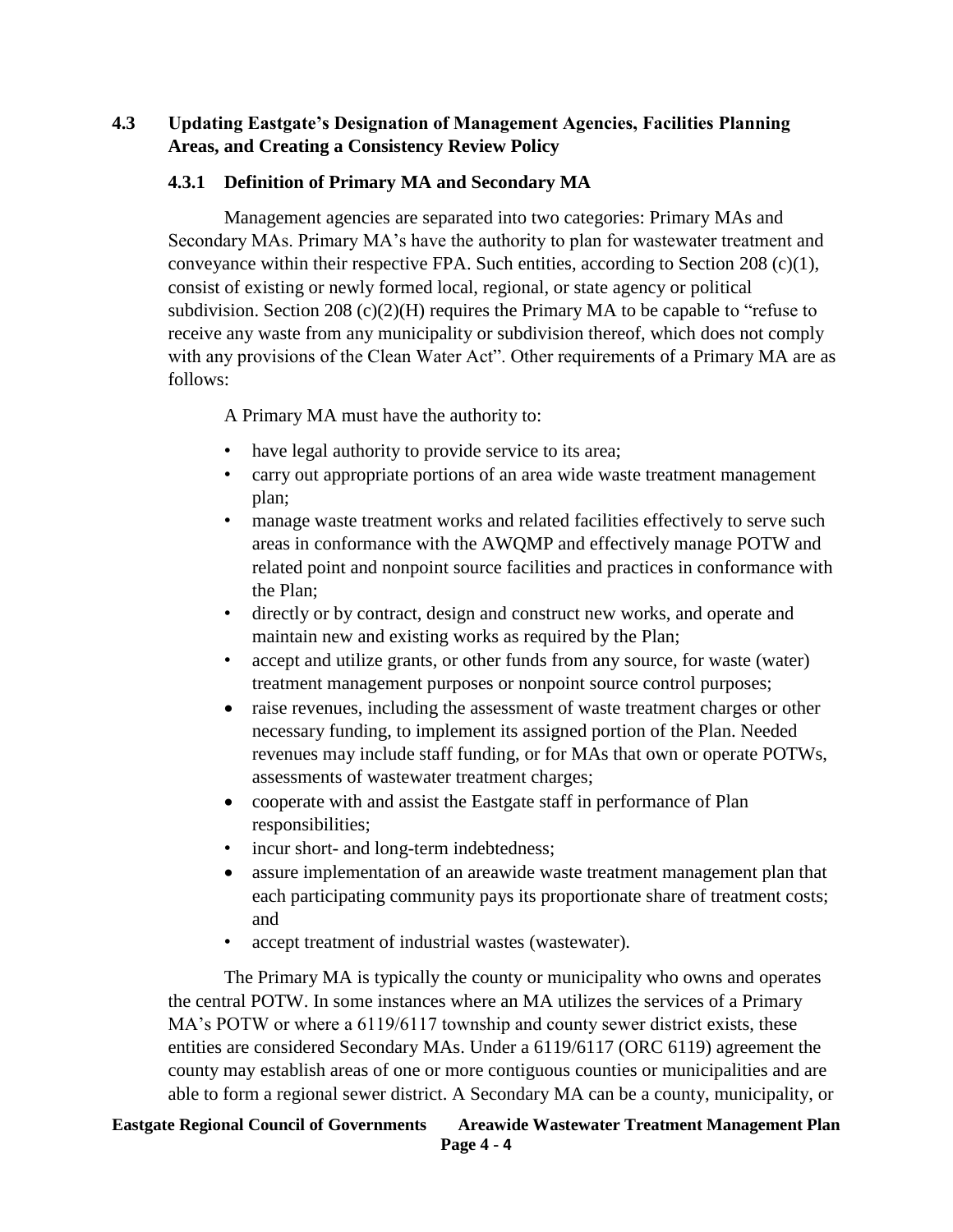a political entity that builds, operates, and maintains the sewers within their jurisdiction, but transports the generated waste to the Primary MA's POTW. Oftentimes, there may be more than one Secondary MA within an FPA due to the size of the FPA boundary. Like a Primary MA, a Secondary MA can propose modifications to the Eastgate AWQMP, within the boundaries covered by their respective sewer district. For unincorporated areas, within or outside an FPA, the respective county is the wastewater planning agency. Tables 7-1 and 7-2 outline the management agencies within Eastgate's planning area.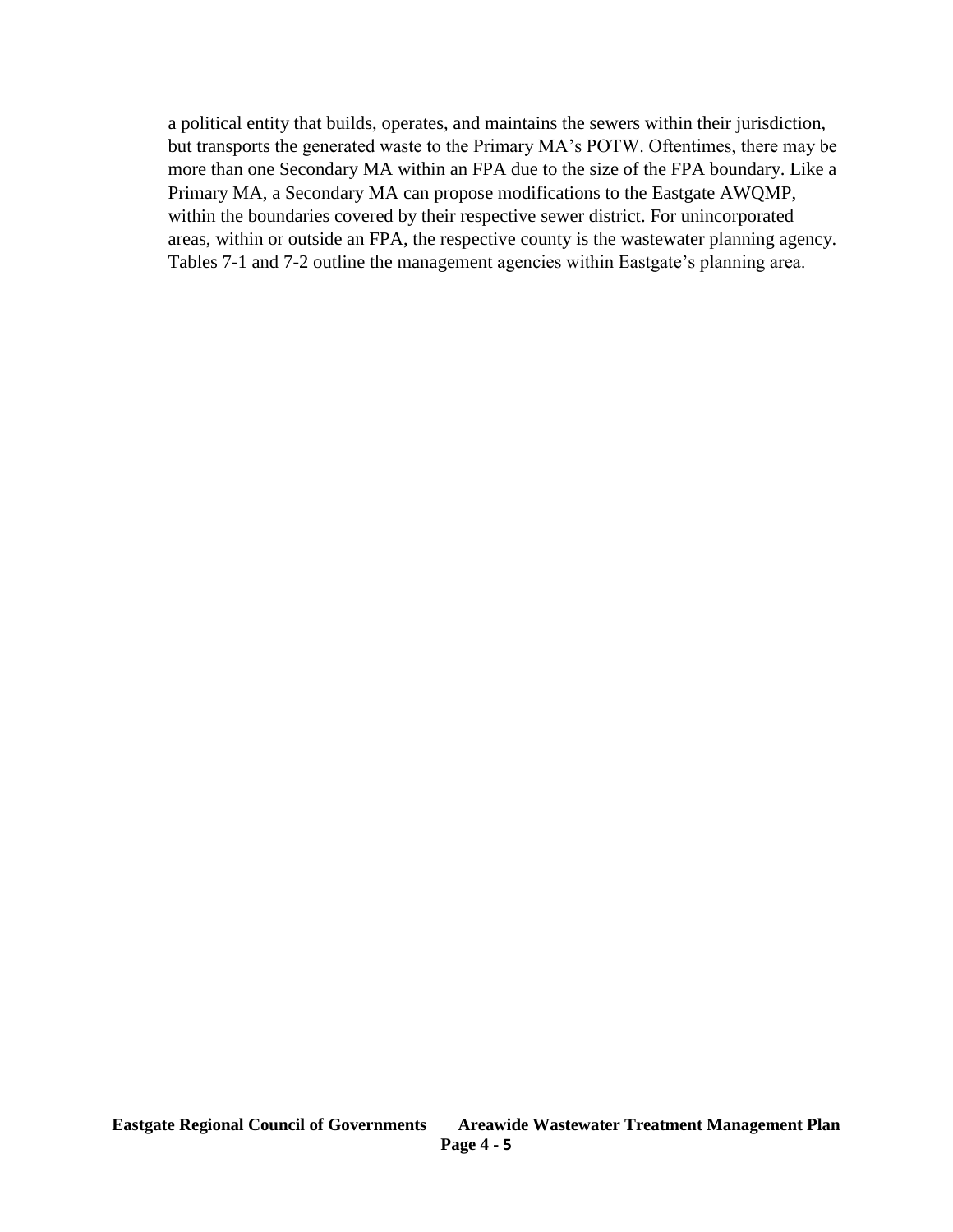| <b>Facilities</b><br><b>Planning Area</b><br>(FPA) | <b>Primary Management Agency (MA)</b> |                                  | <b>Secondary</b>                   |                                                                                                                    | <b>Receiving</b>                                              |
|----------------------------------------------------|---------------------------------------|----------------------------------|------------------------------------|--------------------------------------------------------------------------------------------------------------------|---------------------------------------------------------------|
|                                                    | Owner/Operator                        | Wastewater<br><b>Destination</b> | <b>Management</b><br><b>Agency</b> | <b>Area(s)</b> Serviced                                                                                            | Waterway<br>(Watershed)                                       |
| Youngstown                                         | City of Youngstown                    | Youngstown POTW                  | MCSE, TCSE                         | City of Youngstown, Boardman Twp (p),<br>Austintown Twp (p), Canfield Twp (p),<br>Liberty Twp (p)                  | <b>Mahoning River</b>                                         |
| <b>Struthers</b>                                   | City of Struthers                     | <b>Struthers POTW</b>            | <b>MCSE</b>                        | City of Struthers, Boardman Twp (p),<br>Poland Twp (p), Poland Village (p),<br>Springfield Twp (p), Beaver Twp (p) | <b>Mahoning River</b>                                         |
| Campbell                                           | <b>MCSE</b>                           | Campbell POTW                    |                                    | City of Campbell                                                                                                   | <b>Mahoning River</b>                                         |
| Lowellville                                        | Village of<br>Lowellville             | Lowellville POTW                 |                                    | Village of Lowellville                                                                                             | <b>Mahoning River</b>                                         |
| Craig Beach                                        | <b>MCSE</b>                           | Craig Beach POTW                 |                                    | Craig Beach, Milton Twp (p)                                                                                        | <b>Mahoning River</b>                                         |
| New Middletown                                     | <b>MCSE</b>                           | New Middletown<br><b>POTW</b>    |                                    | New Middletown (p), Springfield Twp (p)                                                                            | <b>Honey Creek</b><br>(Beaver Creek)                          |
| Boardman                                           | <b>MCSE</b>                           | <b>Boardman POTW</b>             |                                    | Boardman Twp (p), Canfield Twp (p),<br>Beaver Twp (p)                                                              | Mill Creek<br>(Mahoning)                                      |
| Meander                                            | <b>MCSE</b>                           | <b>Meander POTW</b>              | <b>TCSE</b>                        | City of Canfield, Austintown Twp. (p),<br>Canfield Twp., (p), Jackson Twp., (p),<br>Weathersfield Twp (p)          | <b>Meander Creek</b><br>(Mahoning)                            |
|                                                    |                                       | Diehl Lake POTW                  |                                    | Ellsworth Twp (p)                                                                                                  | <b>Meander Creek</b><br>(Mahoning)                            |
| Alliance<br>(NEFCO)                                | City of Alliance                      | <b>Alliance POTW</b>             |                                    | Smith Twp $(p)$                                                                                                    | <b>Beech Creek</b><br>Tributary to<br>Berlin Reservoir        |
| Damascus                                           | <b>MCSE</b>                           | Damascus POTW                    |                                    | Goshen Twp (p), Perry Twp (p)                                                                                      | <b>Unnamed Stream</b><br>draining to<br><b>Westfield Lake</b> |

Table **Error! No text of specified style in document.**-1: Management Agencies (MA) with Facility Planning Areas

**Eastgate Regional Council of Governments Areawide Wastewater Treatment Management Plan**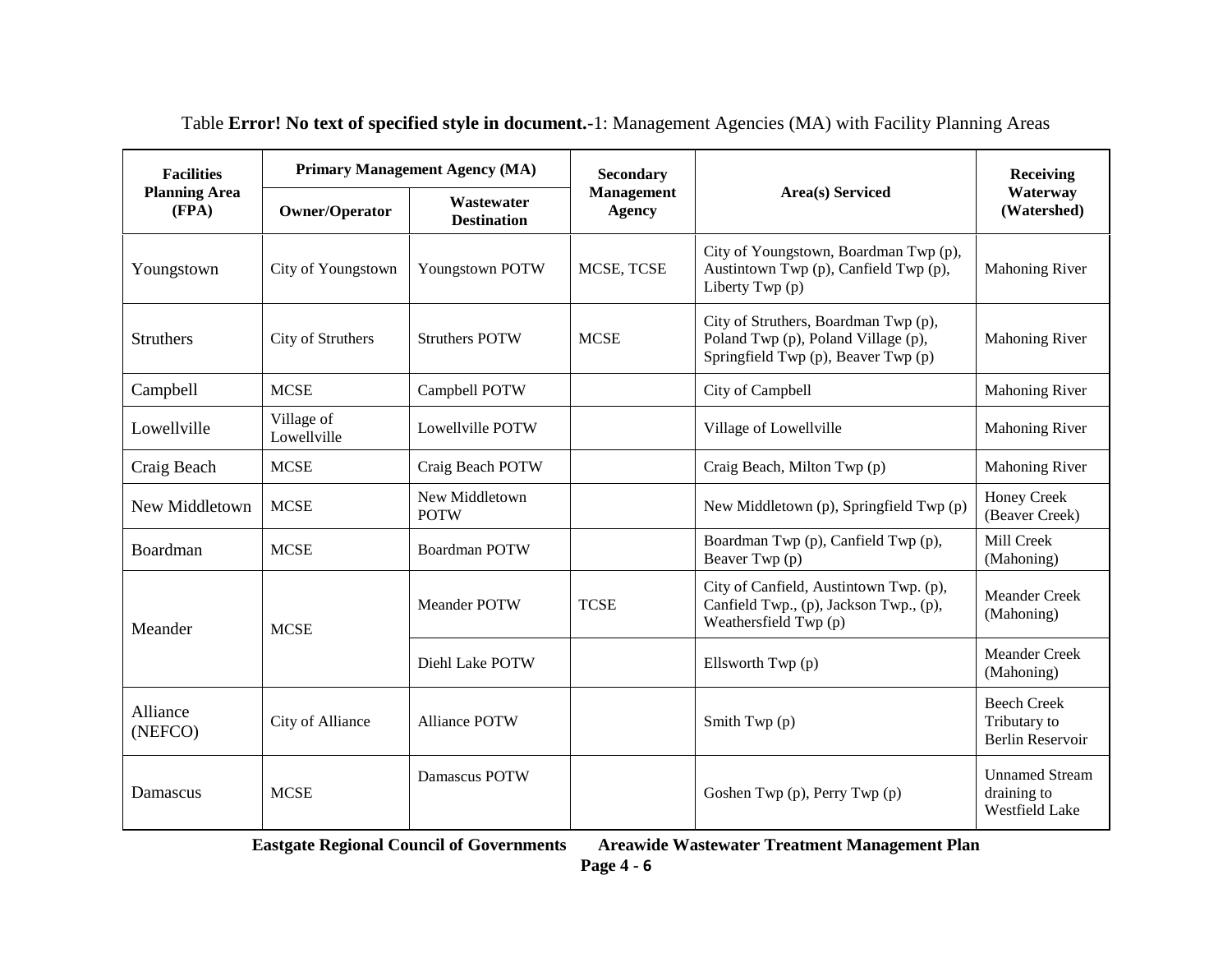Table 4-1 cont.

| <b>Facilities</b><br><b>Planning Area</b><br>(FPA) | <b>Primary Management Agency (MA)</b> |                                  | <b>Secondary</b>                                      |                                                                                                                                   | <b>Receiving</b>                            |
|----------------------------------------------------|---------------------------------------|----------------------------------|-------------------------------------------------------|-----------------------------------------------------------------------------------------------------------------------------------|---------------------------------------------|
|                                                    | Owner/Operator                        | Wastewater<br><b>Destination</b> | <b>Management</b><br><b>Agency</b>                    | <b>Area(s)</b> Serviced                                                                                                           | Waterway<br>(Watershed)                     |
| Warren                                             | City of Warren                        | Warren POTW                      | Village of<br>Lordstown, TCSE                         | City of Warren (p), Village of<br>Lordstown, Champion Twp (p),<br>Warren Twp (p), Howland Twp (p)                                 | <b>Mahoning River</b>                       |
| <b>Niles</b>                                       | <b>City of Niles</b>                  | Niles POTW                       | Village of<br>McDonald, TCSE                          | City of Niles, Weathersfield Twp (p),<br>Howland Twp (p), Village of<br>McDonald (p)                                              | <b>Mahoning River</b>                       |
| Girard                                             | City of Girard                        | <b>Girard POTW</b>               | <b>TCSE</b>                                           | City of Girard, Weathersfield Twp (p),<br>Liberty Twp (p)                                                                         | Little Squaw<br>Creek (Mahoning<br>River)   |
| Hubbard                                            | City of Hubbard                       | <b>Hubbard POTW</b>              | <b>TCSE</b>                                           | City of Hubbard, Hubbard Twp (p)                                                                                                  | Little Yankee Run<br>(Pymatuning)<br>Creek) |
| <b>Newton Falls</b>                                | City of Newton<br>Falls               | <b>Newton Falls POTW</b>         | <b>TCSE</b>                                           | City of Newton Falls, Newton Twp<br>$(p)$ , Braceville Twp $(p)$                                                                  | <b>Mahoning River</b>                       |
| <b>Mosquito Creek</b>                              | <b>TCSE</b>                           | Mosquito Creek<br><b>POTW</b>    | City of Warren, City<br>of Niles, City of<br>Cortland | City of Warren (p), City of Niles (p),<br>City of Cortland, Howland Twp (p),<br>Mecca Twp (p), Bazetta Twp (p),<br>Vienna Twp (p) | Mosquito Creek<br>(Mahoning River)          |
| <b>Brookfield</b>                                  | <b>TCSE</b>                           | <b>Brookfield POTW</b>           |                                                       | Brookfield Twp (p), Hubbard Twp (p)                                                                                               | Little Yankee Run<br>(Pymatuning)<br>Creek) |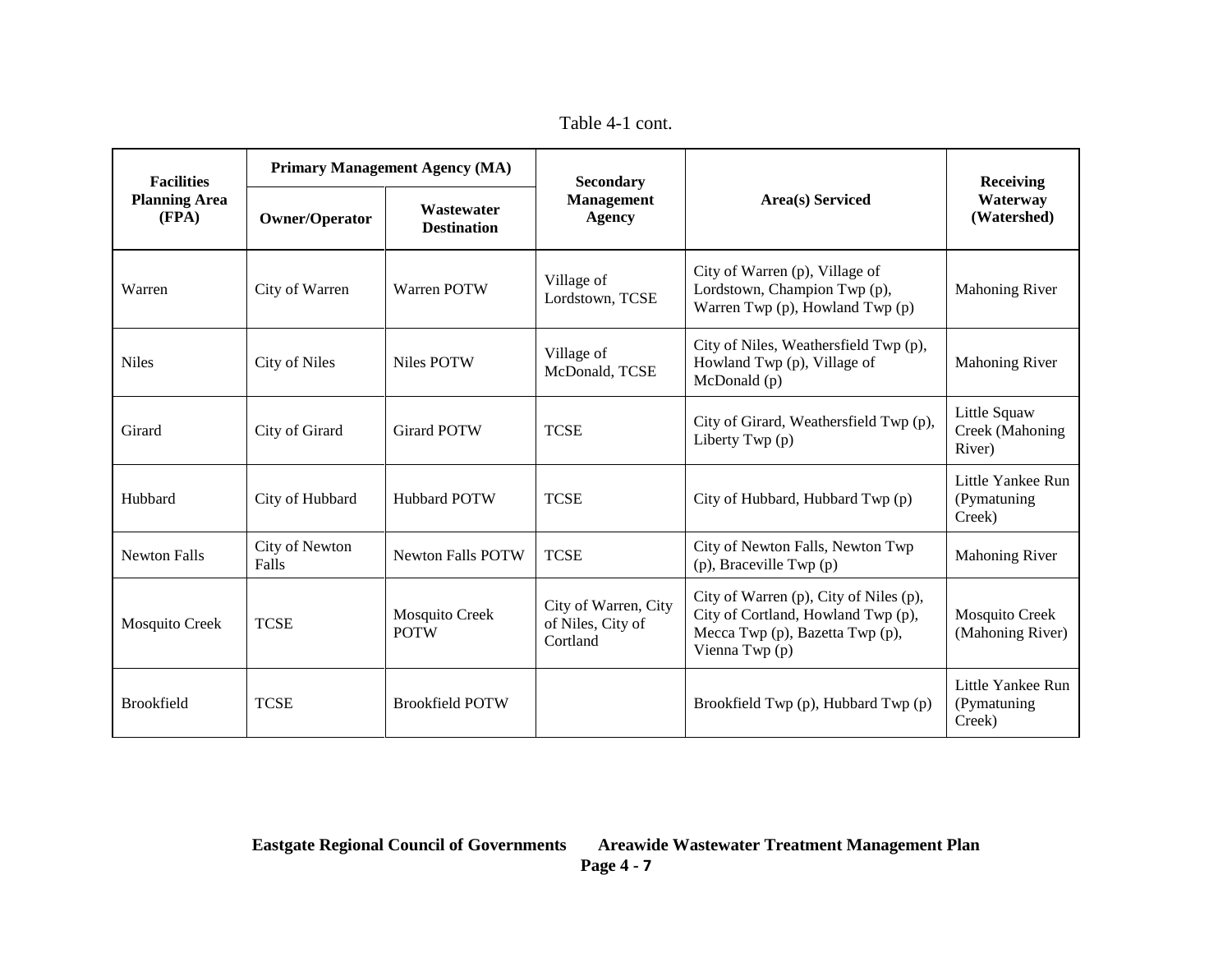| <b>Management</b><br><b>Agency</b> | <b>Owner/Operator</b>         | Wastewater<br><b>Destination</b> | Area(s)<br><b>Serviced</b>                             | <b>Receiving</b><br><b>Waters</b>           |
|------------------------------------|-------------------------------|----------------------------------|--------------------------------------------------------|---------------------------------------------|
| City of Sebring                    | City of Sebring               | Sebring POTW                     | City of Sebring                                        | <b>Fish Creek</b>                           |
| Village of Beloit                  | Village of Beloit             | <b>Beloit POTW</b>               | Village of<br>Beloit, Smith<br>Twp(p)                  | <b>Unnamed Trib</b><br>to Mahoning<br>River |
| City of<br>Columbiana              | City of<br>Columbiana         | Columbiana POTW                  | City of<br>Columbiana<br>(Mahoning)<br>County)         | Mill Creek                                  |
| Village of<br>Washingtonville      | Village of<br>Washingtonville | Washingtonville<br><b>POTW</b>   | Village of<br>Washingtonville<br>(Mahoning)<br>County) | Cherry Valley<br>Run                        |

Table 7-2: MA's with Sanitary Sewer Infrastructure and No Facility Planning Area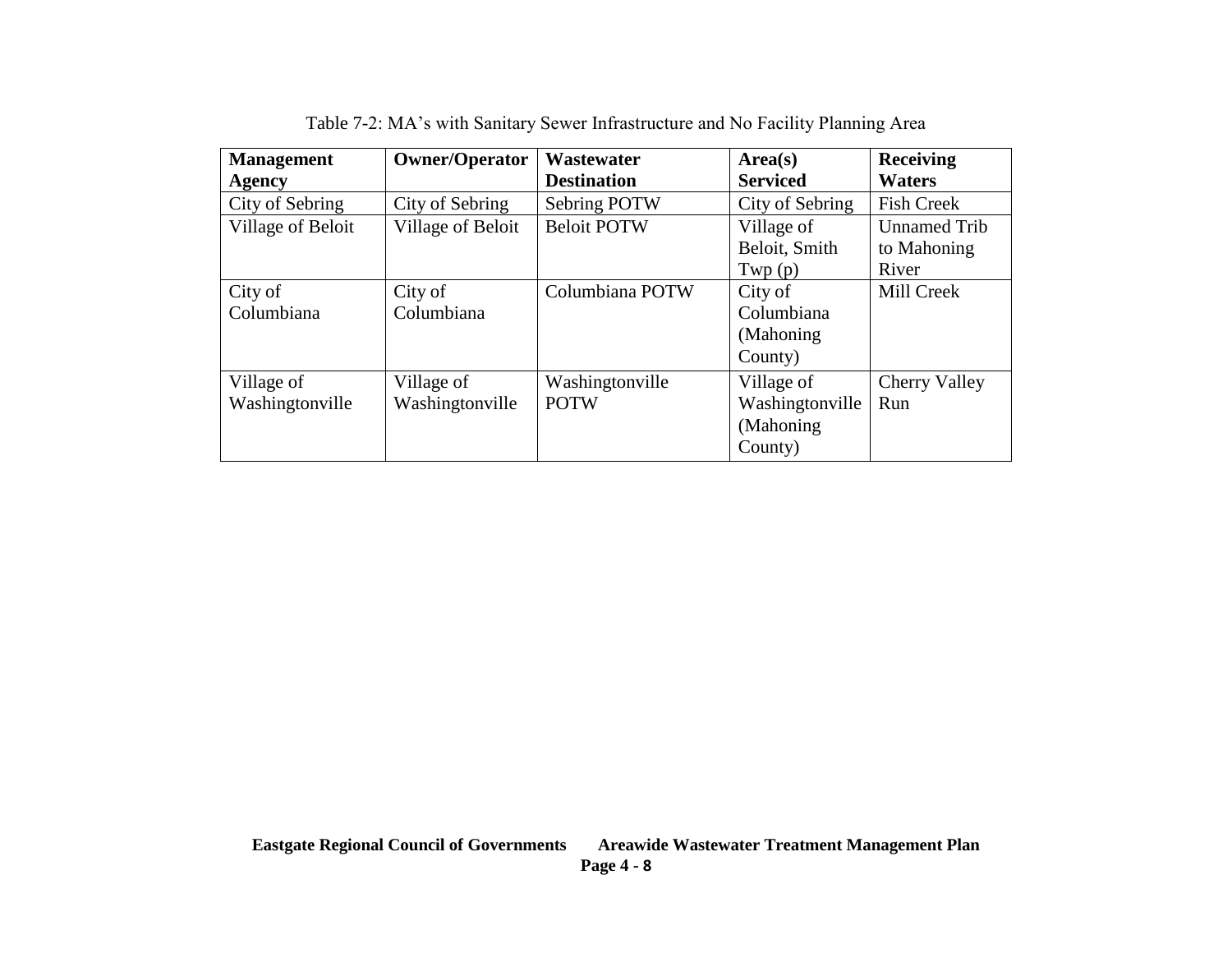# **4.3.2 Eastgate's FPAs and Wastewater Treatment Planning Options**

Eastgate has established the following wastewater treatment prescription options:

- Areas currently sewered (yellow);
- Wastewater planning areas (orange); and
- Areas that may be serviced by POTW or OSND (green).

Areas currently sewered, represented by a yellow color on the maps, delineate areas within a 201 FPA that are serviced by sanitary sewer. Wastewater planning areas (orange) are areas determined by Eastgate as suitable for sanitary sewer extensions based on expected future development and areas where there are failing septic systems. Areas that may be serviced by POTW or OSND (green) are areas outside of the two previously delineated areas.

# **4.7 Recommended Policies for Determining Consistency with the Eastgate AWQMP**

This section presents recommended policies for managing changes to the MAs, FPAs, and AWQMP consistency procedures. These policies include:

- 4-1 MAs and their current FPA boundaries for wastewater management planning;
- 4-2 Endorsement of modifications to FPA boundaries;
- 4-3 Development of local wastewater management and treatment options;
- 4-4 208 Plan consistency actions for the Ohio EPA and USEPA;
- 4-5 Updating/Revising the FPA's of the MA's; and
- 4-6 Nomination of New Management Agencies.

# **Policy 4-1: MAs and their current FPA boundaries**

# **With the adoption of this plan update by Eastgate's General Policy Board, the local entities identified in Table 4-1 are the acknowledged MAs for wastewater management planning within the FPAs.**

Management agencies were given copies of their respective FPA boundaries and requested to adjust according to changes occurred since 2001 and to account for any future sewering plans. This process allowed the MAs to redefine sewer expansions and those areas where sanitary sewer service is not programmed.

Several FPAs extend into other political jurisdictions lying outside the political jurisdictional boundary of the MA responsible for wastewater planning (Table 4-1). In such instances, Eastgate's AWQMP recognizes the service agreements existing between the which wastewater planning functions are assumed by the MAs involved. All plans developed for the MAs are recognized by this AWQMP.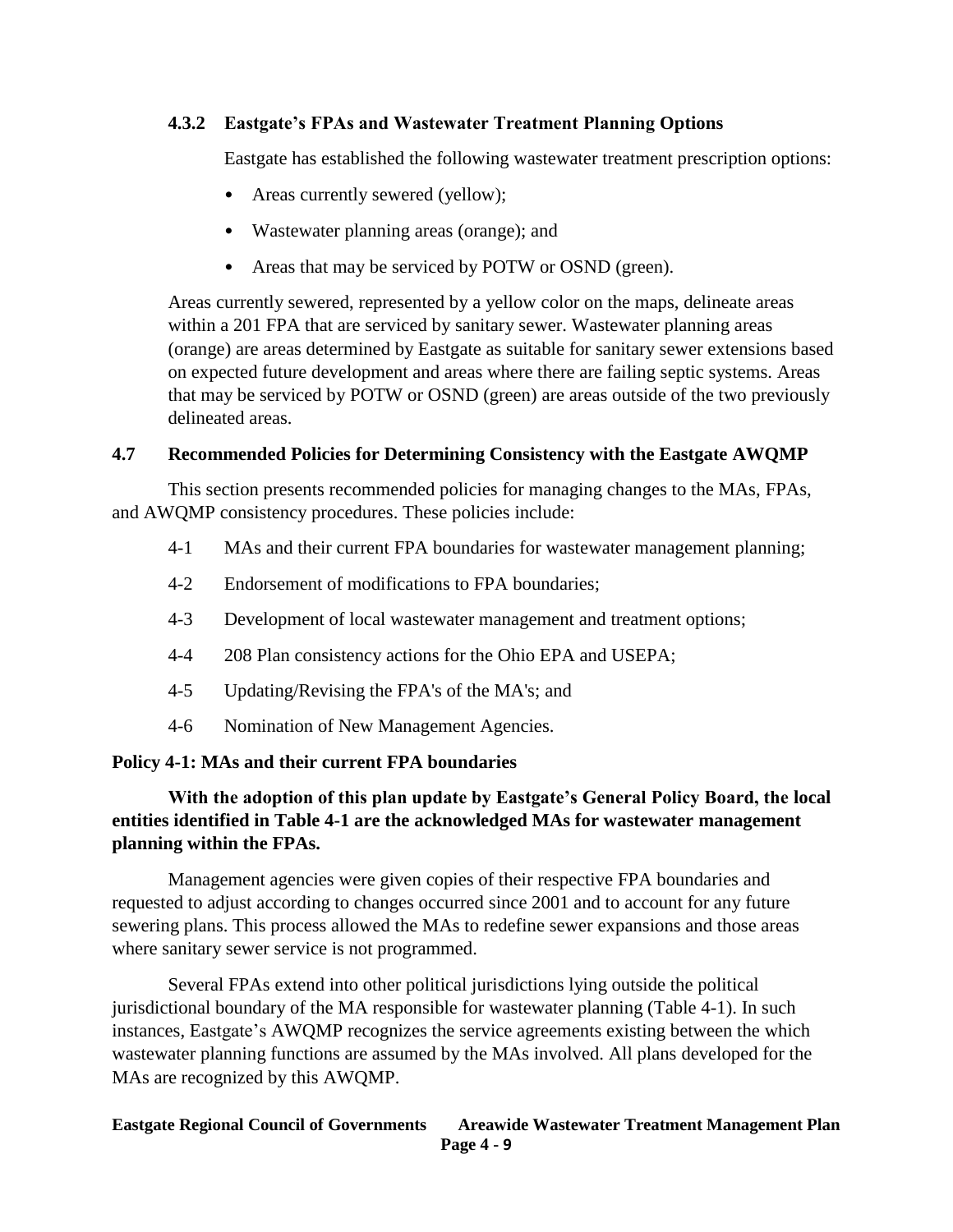Eastgate's GIS Department maintains detailed mapping files of the Eastgate AWQMP. With the adoption of each update by Eastgate's GPB, the files are the determined boundaries unless an MA produces a more detailed map. In the event an MA produces a map of its boundaries that has been submitted to and approved by the Ohio EPA, Eastgate will accept the boundary with the consent of all affected jurisdictions. A request for a boundary change must be submitted to Eastgate by the requesting MA. Such request will follow the amendment procedure discussed in Chapter 8 of the plan and will be recognized in the AWQMP once Eastgate's Technical Advisory Committee (TAC), Citizens Advisory Board (CAB) and GPB review and approve the change. Eastgate will provide the appropriate Ohio EPA's Northeast District Office (NEDO) staff with all approved updates.

### **Policy 4-2: Endorsement of Modifications to FPA boundaries**

# **The TAC, CAB, and ultimately the GPB must approve changes to FPA boundary definitions and approve any new FPAs. These changes are effective upon GPB approval and are reflected in the following updates submitted for certification.**

After updates to the AWQMP have been certified, any FPA change requests must be submitted to Eastgate by the FPA's respective MA for governing board approvals. The MA is required to follow Eastgate's adopted amendment process. This request will require the MA to solicit comments from affected parties (Primary MAs, Secondary MAs, cities, villages, townships, and counties) and any other MA that may be affected by such changes.

# **Policy 4-3: Development of Local Wastewater Management and Treatment Planning Options**

**Eastgate's MAs are encouraged to develop and update their wastewater management and treatment planning options within their FPA in conjunction with affected government agencies. The options must comply with provisions set forth by the CWA. In the event a treatment option involves the enlargement of an existing POTW, the construction of a new POTW, or the extension of sewers, the option must conform with this plan.**

Currently, the Primary MAs develop sewering plans considered cost effective within their FPAs. Many of these plans address state and local environmental issues and fulfill the needs of local communities. Because Eastgate's two-county planning area is highly diversified regarding wastewater needs, communication between affected governing agencies is critical for wastewater planning. Disagreements between multijurisdictional entities regarding sewering plans are encouraged to be worked out **prior to** Eastgate's review.

Both county health and sanitary engineering departments communicated effectively to produce wastewater treatment options for areas currently not sewered. In cases where planning identified wastewater treatment can be on-site systems only, several conditions must be met:

1) The county or municipal health departments responsible for managing home sewage treatment systems (HSTS) must authorize their use for the area in discussion; and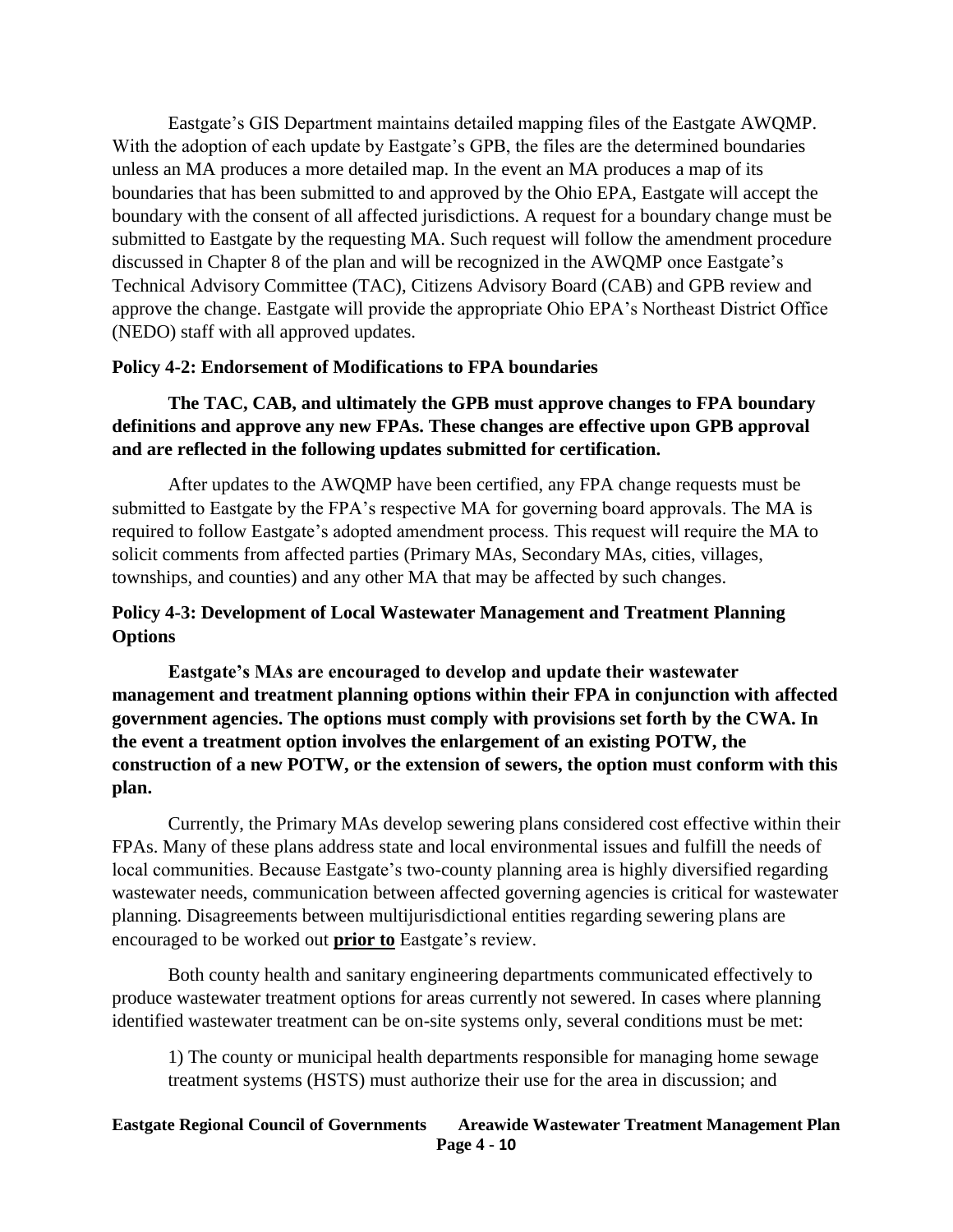2) The provisions of ORC 6111 and/or applicable local city or county regulations (Trumbull County Combined Health District and Mahoning County District Board of Health, HSTS Regulations Sec. 3701-29-02 (L)(M)) require connection to sanitary sewer when they become available by order of the respective county health department or the Ohio EPA.

Some governmental units within the planning area are serviced by neighboring sewer systems owned by a different government entity. The preferences expressed by these units of government are subject to the acceptance of the MA providing service.

Existing policies of state and local management agencies that have legal responsibility and authority to influence wastewater treatment are recognized under this proposed policy. The policies of the Trumbull General Health Department and Mahoning County District Board of Health are specifically recognized.

This plan recognizes all documented wastewater related problems currently existing or occurring in the future need remediated in a timely manner and by the best means available. In areas where wastewater related problems do not exist, MA's with authority can decide if they want to protect water quality via on-site HSTSs or sanitary sewer. By identifying areas that may be serviced by a POTW or OSND (green option), jurisdictions are notifying landowners of the need for the installation, operation, maintenance, and replacement of HSTS systems until sanitary sewers become available, if they do become available. Under this wastewater treatment prescription, the option for sanitary sewer is still available for the outlying areas and can be built/extended if feasible. In areas where sanitary sewers are likely to be extended, a repair or maintenance and/or complete system upgrade may be warranted for problematic HSTSs, depending on the governing county health department's decision. The FPA maps indicate the generalized preferences of local officials regarding the future of sanitary sewer service for Mahoning and Trumbull Counties. In all cases, landowners are encouraged by this Plan to consult with local governing entities before proceeding with wastewater plans

### **Policy 4-4: 208 Plan consistency actions for the Ohio EPA and USEPA**

Consistency reviews of the current AWQMP, by the Ohio EPA will be required when an application is submitted to the Ohio EPA for (1) a permit to discharge pollutants into the waters of the state (NPDES) or (2) a PTI. In addition, a consistency review will be performed for applications for grants and/or loans under the Clean Water Act, as per Ohio EPA's Division of Environmental and Financial Assistance (DEFA) policy. The following minimum standards were developed in 2017 by the Northeast Ohio Areawide Coordinating Agency for the areawide's to use in determining consistency with the region's 208 Plan:

#### Minimum Standards:

1. An Areawide will contact Ohio EPA if:

- Ohio EPA does not provide enough information to perform a review; OR
- A PTI application has a potential 208 Plan conflict; OR

#### **Eastgate Regional Council of Governments Areawide Wastewater Treatment Management Plan Page 4 - 11**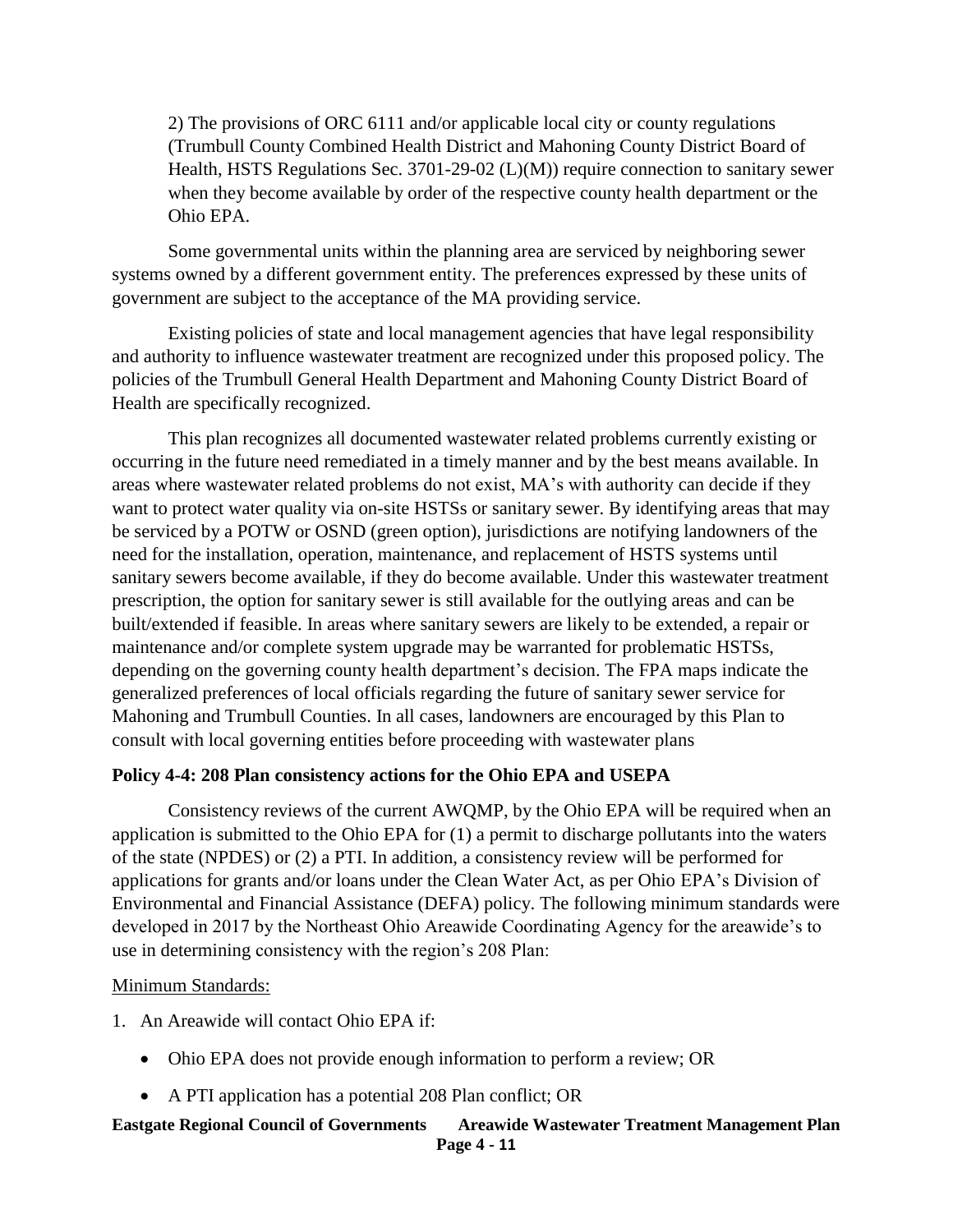- A PTI application is for an area in close proximity to a FPA boundary
- 2. Areawide's method of communication with Ohio EPA:
	- Request additional PTI application information; including location, project description and project name:
	- Email or phone Ohio EPA contact person for the PTI application
- 3. Potential PTI application conflict with the 208 Plan:
	- Email Ohio EPA contact person for the PTI application and the appropriate Division of Surface Water Manger at the District Office

Information submitted by Areawides to Ohio EPA for potential PTI application conflicts with the 208 Plan:

- Email narrative describing potential 208 Plan conflict; and
- Relevant maps and prescriptions of the 208 Plan conflict area

# **Policy 4-5: Updating/Revising the FPAs of the MAs**

**MAs owning POTWs are the lead responsible parties for sewering plans that include revising and updating FPA boundaries. The county sanitary engineer continues the responsibility for sewer planning, in accordance with the MA and 201 Facility Plan, for all unincorporated areas either outside or inside an FPA, and where sanitary sewer agreements with the county exist. All updates or revisions must go through the appropriate Eastgate 208 Amendment Process and are subject to Eastgate's General Policy Board approval, as mentioned under this Policy.**

This process discusses the responsibility of sewer planning and the procedure that must be taken to update sewer plans. It also provides affected jurisdictions direction for challenging MA decisions. The Ohio EPA will not issue a permit for any sewering action inconsistent with a AWQMP. Disputes regarding FPA boundaries are encouraged to be resolved **prior to** review by Eastgate staff.

# **Policy 4-5a: In the event of a challenge, the Primary MA in each established FPA has the responsibility for sewer planning when it can demonstrate any of the following:**

1) The existing POTW or its collection system affordability would be negatively impacted by the proposed change;

2) The POTW would not be able to meet its NPDES permit requirements;

3) The rated capacity of the sewer system would be exceeded;

4) If the MA illustrates it would suffer significant hardship, or if it can demonstrate that the proposed change will affect the integrity of the system, then it must be given the opportunity to retain primacy; or

#### **Eastgate Regional Council of Governments Areawide Wastewater Treatment Management Plan Page 4 - 12**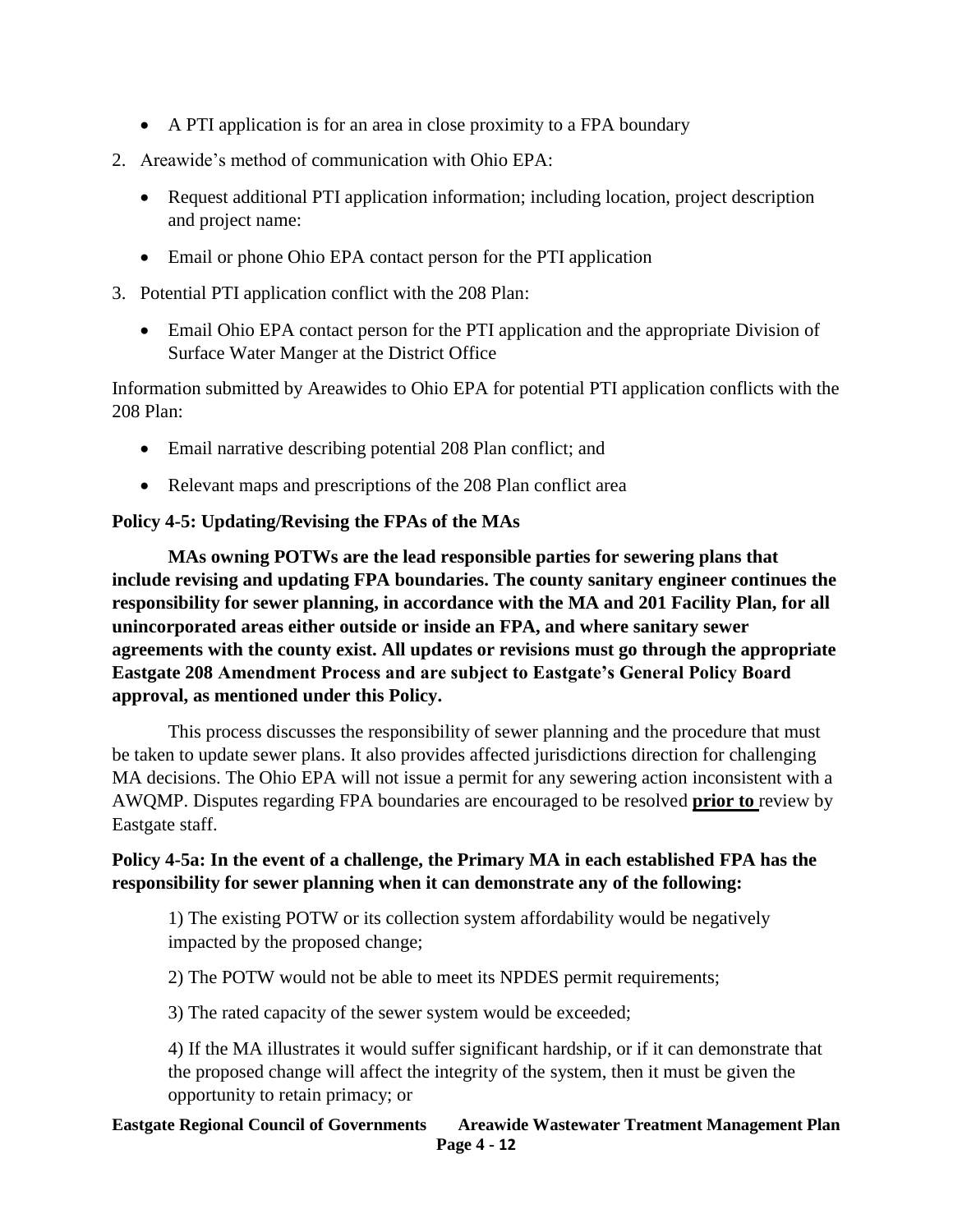5) That the current Primary or Secondary MA has expended funds to construct infrastructure for their sewer systems (POTW or collection system) to service the requested area change in the FPA. No change will proceed without just compensation for the expended capital improvements.

Conflicts may arise from time to time related to established FPA boundaries. When this happens, FPA boundaries may take on new dimensions not recognized during the development of the original Plan. For instance, an MA may want to extend sewers into an area where the POTW owner does not have plans to allow the request for sanitary sewer service. To resolve this conflict, an MA can request a boundary change in which the amendment process would have to be followed.

Under this policy, the MA for the approved FPA will continue to have primacy over sewer planning, but to a limited extent. The requests of any MA to remove an area from an established FPA may be considered. A process to address the evaluation of each application must follow established guidelines. For example, an existing MA can continue to provide sewer service to the designated area provided they can demonstrate that they will not be harmed by the redesignation. The MA will need to demonstrate the proposed change will cause significant economic harm to the existing or future affordability, as set forth by federal guidelines for wastewater treatment affordability. Should a disagreement occur between the MAs involved, an approval for the FPA boundary change will be dependent upon any existing prorated capital (POTW or sewer collection system) for established or future servicing of the requested area being reimbursed to the existing Primary/Secondary MA. System efficiency and integrity concerns must be tied to reasonable expectations that a POTW will be unable to meet their compliance standards with its discharge limitations. The USEPA or Ohio EPA must certify the cases where 201 Facility Grant or State Revolving Loan Fund conditions prevent a requested FPA boundary change.

In cases where central sewers are needed and are the only resources available to comply with an Ohio EPA order to correct existing water quality issues, the Primary and/or Secondary MA's primacy standing would be dependent upon its ability and willingness to extend sanitary sewer and expand its plant capacity if necessary. In the event the Primary and/or Secondary MA is not ready to or able to proceed in a timely manner, the MA applicant for change can request a redrawing of the FPA boundary to accompany its request. However, the Primary MA will have the authority to extend sanitary sewers and make any capacity upgrades should the Secondary MA be unable to or unwilling to make such extensions or upgrades.

# **Policy 4-5b: Planning responsibility for limited areas can be transferred from the MA in an established FPA in cases of challenge when a MA applicant for change can demonstrate all of the following:**

1) None of the conditions in Policy 7-5a are applicable;

2) The existing MA is unprepared or unwilling to extend sanitary service to the area of challenge, or they have conditions that are unreasonable for the MA applicant community;

#### **Eastgate Regional Council of Governments Areawide Wastewater Treatment Management Plan Page 4 - 13**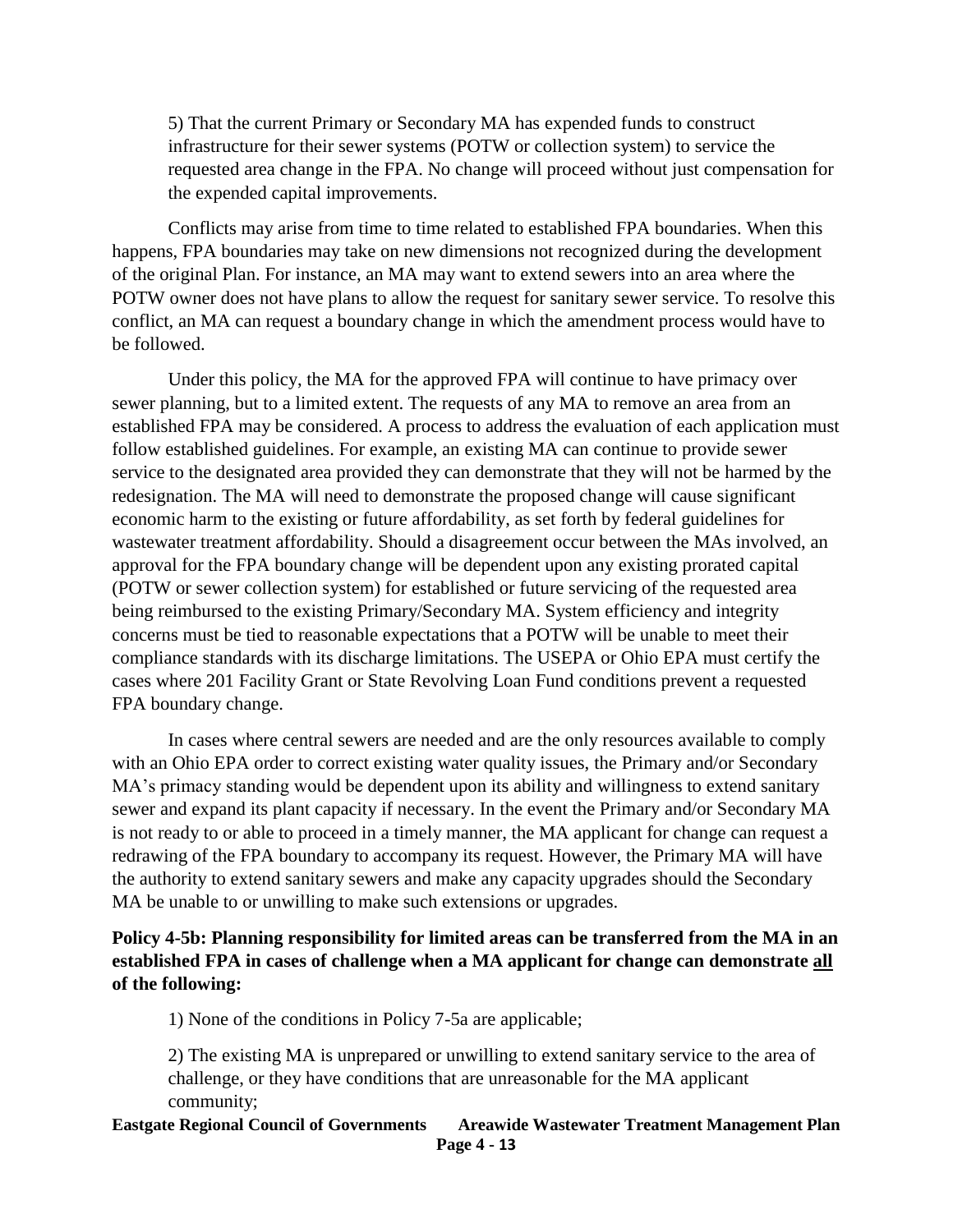3) An alternative sewering plan exists that protects the environment, is technically achievable, economically feasible, and politically acceptable; and

4) The proposed MA has the authority to act.

All transfers must be approved by the Ohio EPA and an amendment to the Eastgate AWQMP adopted. A MA's planning standing would be dependent upon its ability and willingness to extend sanitary sewer and expand its plant capacity if necessary. In the event the Primary and/or Secondary MA is not ready or able to proceed in a timely manner, the MA applicant for change can request a redrawing of the FPA boundary to accompany its request. A request for a redraw of an FPA boundary would indicate the intention of identifying alternative wastewater alternatives. The applicant for change would be required to show evidence an alternative exists, and the alternative is technically achievable, economically feasible, and politically acceptable. When required, Eastgate will facilitate a forum for all affected parties to reach a consensus.

Should no other acceptable alternatives be available, a community that is part of another community's FPA can request to develop plans to direct their wastewater to an alternative treatment works, such as an existing POTW, or to a newly constructed POTW (if feasible). All applications requesting a redraw of an FPA boundary must be accompanied by plans demonstrating environmentally acceptable and affordable alternatives exist. These plans must demonstrate the receiving POTW will not jeopardize the conditions set forth in its NPDES permit by accepting additional waste. The plans must also estimate the impacts on the existing rate structure of the POTW.

#### **Policy 4-6: Nomination of New Management Agencies**

**New MAs can be created to provide sanitary sewer service to a newly created FPA. Both the proposed MA and FPA, if applicable, are to be submitted to the Ohio EPA for review, comment, and approval. An amendment to the Eastgate AWQMP is required for the new MA and FPA to be recognized in the plan. Once amended, the new MA and FPA will be incorporated into the AWQMP.**

Government entities not designated as MAs, but seeking such designation, must apply for such status before their permit application can be processed. Applicants must have adequate legal authority under Ohio law and must clearly identify the geographical boundary of the proposed facility planning and sanitary sewer service area. The proposed MA must demonstrate it has consulted with all affected local governments involved in the development of the projects. Comment letters by all affected jurisdictions (municipalities for incorporated areas and county government for unincorporated areas) must be requested and copies submitted to Eastgate at the time of application. Any FPA infringements are encouraged to be resolved with the approval of the infringed upon MA, prior to Eastgate's amendment process.

Applicants may propose an FPA area larger than the current or proposed projected service area to accommodate future sewer plans. Eastgate staff will seek comment from the Ohio